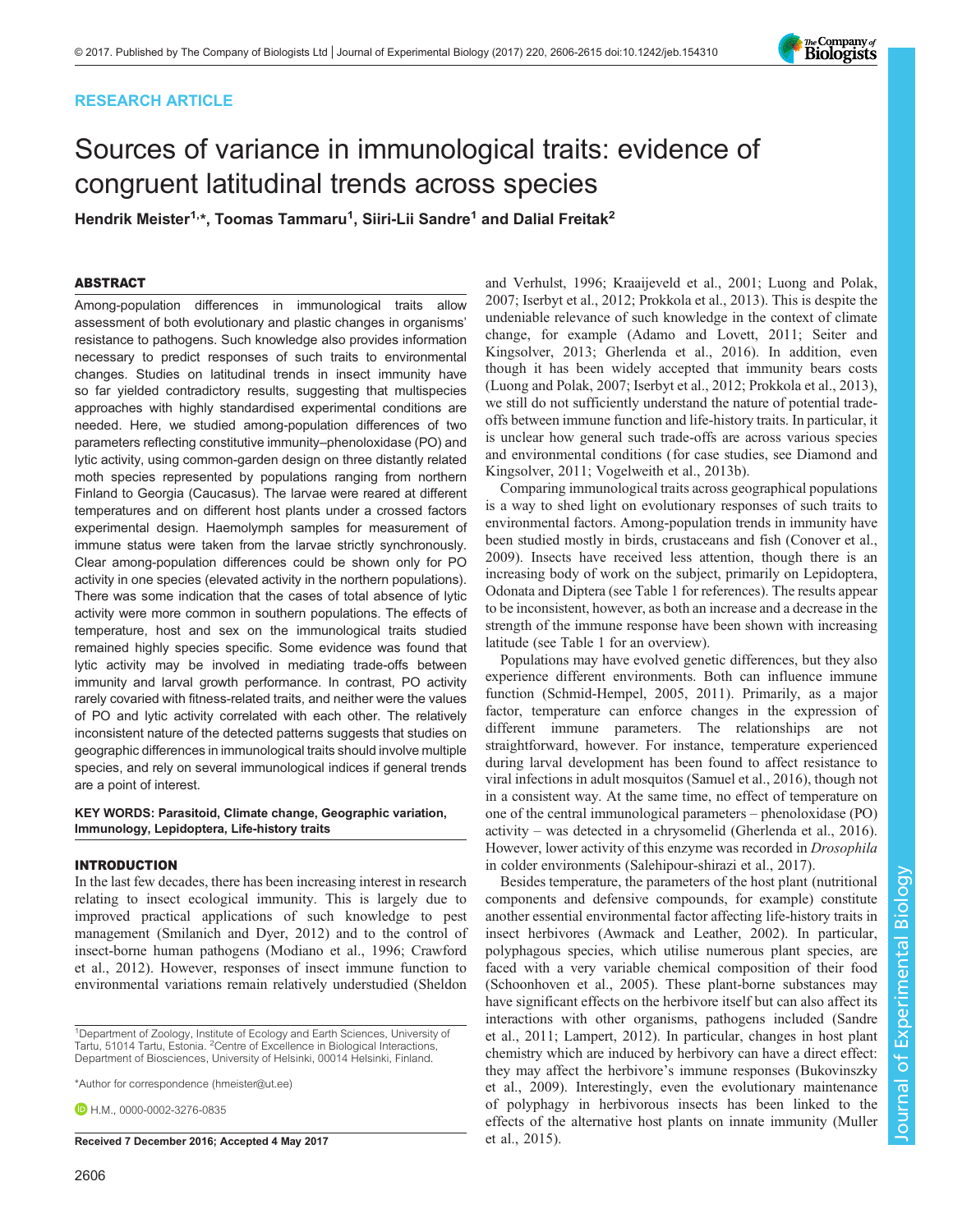<span id="page-1-0"></span>

| <b>List of abbreviations</b> |            |                              |  |  |  |  |  |  |  |  |
|------------------------------|------------|------------------------------|--|--|--|--|--|--|--|--|
|                              | AR.        | Acronicta rumicis            |  |  |  |  |  |  |  |  |
|                              | <b>CZE</b> | Czechia (Czech Republic)     |  |  |  |  |  |  |  |  |
|                              | <b>DGR</b> | differential growth rate     |  |  |  |  |  |  |  |  |
|                              | <b>EST</b> | Estonia                      |  |  |  |  |  |  |  |  |
|                              | <b>FIN</b> | Finland                      |  |  |  |  |  |  |  |  |
|                              | <b>GEO</b> | Georgia                      |  |  |  |  |  |  |  |  |
|                              | <b>HP</b>  | <b>Hypomecis punctinalis</b> |  |  |  |  |  |  |  |  |
|                              | <b>PO</b>  | phenoloxidase                |  |  |  |  |  |  |  |  |
|                              | <b>PP</b>  | Poecilocampa populi          |  |  |  |  |  |  |  |  |
|                              |            |                              |  |  |  |  |  |  |  |  |

Constitutive innate immunity (as opposed to induced immune responses) is determined by a mixture of humoral and cellular components present in the body. Independent from previous encounters with pathogens, it establishes the first line of defence against diseases [\(Tieleman et al., 2005](#page-9-0)). Despite the cost of producing and maintaining an immune response ([Schmid-Hempel, 2005\)](#page-9-0), upholding some level of immune system activation at any time should give the insect an advantage over its less-prepared conspecifics, should a pathogen attack occur. In studies on ecological immunology of insects, PO activity and lytic activity have been the two primary parameters used to characterise constitutive immunity. PO activity is a general immune response to fight bacteria, fungi and viruses [\(Cerenius](#page-8-0) [et al., 2008; González-Santoyo and Córdoba-Aguilar, 2012](#page-8-0)), and it is also effective against multicellular parasite eggs and nematodes ([Nappi](#page-9-0) [and Ottaviani, 2000; Marmaras and Lampropoulou, 2009](#page-9-0)). Total lytic activity, in contrast, indicates an ability to cope with infestation by microorganisms [\(Bulet et al., 2004\)](#page-8-0), bacteria in particular [\(McNamara](#page-9-0) [et al., 2013a;](#page-9-0) [Graham et al., 2015](#page-8-0)).

In addition to its constitutive character, both PO and lytic activity also have inducible elements. This implies that exposure to pathogens or changes in population densities can lead to further upregulation or downregulation of these immunological markers [\(Cotter et al., 2004;](#page-8-0) [Ruiz-González et al., 2009](#page-9-0)). At the technical level, this implies that vigorously controlled experimental conditions are needed to maximise the accountability of the data.

It is highly likely that there is synergistic action between PO activity and total lytic activity but, nevertheless, different types of immune responses can also be traded-off against one another ([Cotter](#page-8-0) [et al., 2004; Freitak et al., 2007\)](#page-8-0). This is presumably because of the high autoimmune costs associated with PO activity, which may constrain simultaneous upregulation of both these responses [\(Sadd](#page-9-0) [and Siva-Jothy, 2006;](#page-9-0) [Cerenius et al., 2008\)](#page-8-0). For example, lysozome (a component of lytic activity) can inhibit proPO conversion into PO activity, causing a potential negative relationship between the two [\(Rao et al., 2010\)](#page-9-0). This leads to some controversy about PO activity as a suitable index to measure immunity ([Pauwels et al., 2011](#page-9-0)).

There is, however, limited evidence about the generality of such trade-offs among immunological parameters across different species and environmental conditions. Indeed, the number of comparable studies across different taxa is not high and inconsistent results are sometimes obtained [\(Freitak et al., 2009](#page-8-0); [Gershman et al.,](#page-8-0) [2010; Fedorka et al., 2013\)](#page-8-0). Moreover, caution is needed when interpreting phenotypic correlations as evidence of trade-offs [\(Van](#page-9-0) [Noordwijk and de Jong, 1986](#page-9-0); [Reznick et al., 2000](#page-9-0)). This is because individuals may differ in the amount of resources they are able to allocate to immune function. The simplest way to reduce the effect of variable resource levels is to perform the measurements in highly standardised conditions.

The aim of the present study was to detect possible latitudinal differences in the immune function of Lepidopteran larvae, and to test for consistency of such trends across environmental conditions and study species. Representatives of different geographical populations of three moth species were reared under common-garden conditions (explained in Materials and methods) in the laboratory. PO and lytic activity of the larvae were measured under different temperatures and on different host plants. Rearing larvae on multiple host plants was also necessary to control for possible species-specific host plant adaptations ([Thompson, 1994](#page-9-0)). As immunological indices are known to be highly condition dependent (e.g. [Ueda et al., 2002; Lazzaro](#page-9-0) [et al., 2008; Stoepler et al., 2013\)](#page-9-0), special attention was paid to standardisation of the experimental environment and procedures. In particular, haemolymph samples for immunological assays were

Table 1. A review of published studies on latitudinal trends in immunological traits in insects

| Order       | Indices                    | Poleward trend | Source                                                                     |
|-------------|----------------------------|----------------|----------------------------------------------------------------------------|
| Odonata     | PO activity                | No trend       | Iserbyt et al., 2012; Janssens and Stoks, 2014                             |
| Lepidoptera | PO activity                | Decreasing     | Vogelweith et al., 2013b                                                   |
| Orthoptera  | PO activity                | Increasing     | Fedorka et al., 2013                                                       |
| Odonata     | <b>Total PO activity</b>   | Decreasing     | De Block et al., 2008                                                      |
| Lepidoptera | Melanisation               | Decreasing     | Karl et al., 2010; Vogelweith et al., 2013b                                |
| Orthoptera  | Melanisation               | Increasing     | Fedorka et al., 2013                                                       |
| Diptera     | Melanisation               | Increasing     | Kutch et al., 2014                                                         |
| Hymenoptera | Melanisation               | No trend       | Doums et al., 2002                                                         |
| Lepidoptera | Haemocyte count            | Decreasing     | Vogelweith et al., 2013b                                                   |
| Orthoptera  | Haemocyte count            | Decreasing     | Graham et al., 2015                                                        |
| Lepidoptera | Encapsulation              | No trend       | Karl et al., 2010                                                          |
| Lepidoptera | Encapsulation              | Decreasing     | Seiter and Kingsolver, 2013                                                |
| Odonata     | Encapsulation              | No trend       | Kaunisto and Suhonen, 2013; Seiter et al., 2013                            |
| Diptera     | Encapsulation              | Decreasing     | Kraaijeveld and Godfray, 1999                                              |
| Diptera     | Expression of immune genes | Increasing     | Paparazzo et al., 2015                                                     |
| Hymenoptera | Expression of immune genes | Increasing     | Brunner et al., 2013                                                       |
| Lepidoptera | Parasite load              | Decreasing     | Altizer, 2001                                                              |
| Diptera     | Parasite load              | Decreasing     | Lazzaro et al., 2008                                                       |
| Lepidoptera | Inhibition zone assay      | Decreasing     | Vogelweith et al., 2013b                                                   |
| Odonata     | Fungal susceptibility      | Decreasing     | Tinsley et al., 2006                                                       |
| Orthoptera  | Resistance to infection    | Increasing     | Fedorka et al., 2013                                                       |
| Diptera     | Resistance to infection    | Increasing     | Corby-Harris and Promislow, 2008; Cory and Myers, 2009; Kutch et al., 2014 |

PO, phenoloxidase.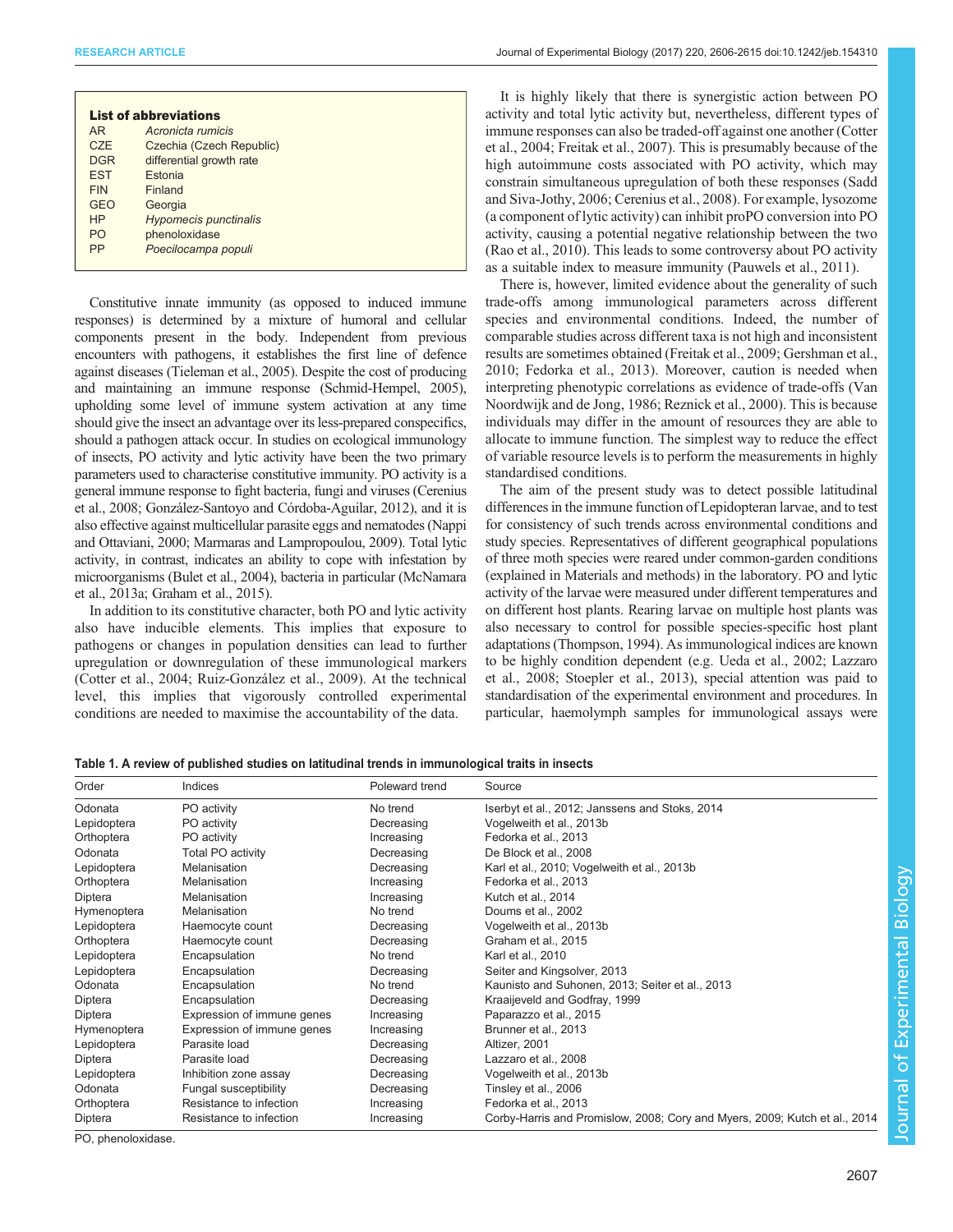<span id="page-2-0"></span>taken synchronously in terms of both absolute time and ontogenetic stage of the larvae. Furthermore, to address possible trade-offs of immune status, phenotypic correlations between the two studied immune traits were calculated, as well as those between the immune indices and fitness-related growth parameters.

# MATERIALS AND METHODS

# Study insects

The species studied formed a subsample of those used in a largerscale project on latitudinal gradients in insect life histories. The criteria for inclusion of a particular species was a broad distribution covering both northern and southern Europe [\(Meister et al., 2017\)](#page-9-0), sufficient abundance to allow us to obtain rearing material with reasonable effort, and the absence of known ecological differences across the European range. For the present immunological study, we had to limit ourselves to the subset of larger-bodied species which facilitated obtaining sufficient haemolymph. The three species studied – Acronicta rumicis (Linnaeus 1758) (Noctuidae) (hereafter AR), Poecilocampa populi (Linnaeus 1758) (Lasiocampidae) (hereafter PP) and Hypomecis punctinalis (Scopoli 1763) (Geometridae) (hereafter HP) – represent three distantly related [\(Mutanen et al.,](#page-9-0) [2010\)](#page-9-0) macrolepidopteran families and are all polyphagous (Table 2).

The extreme points of the sampled latitudinal gradient were in northern Finland (65°N) and in Georgia (Caucasus; 41°N), separated by about 2700 km. Populations from at least one of these extreme areas were compared with populations from Estonia (58°N), dependent on the rearing material available (Table 2).

The laboratory stocks were formed using offspring from fieldcollected females, with  $\geq$ 11 founding females per species (Table 2). First generation offspring of the field-collected moths were used for AR and PP, whereas, for technical reasons, the stock of HP had been maintained in the laboratory for two generations prior to the experiment. Both during stock maintenance and the experiments, all insects were reared individually in plastic jars at 20°C, with fresh leaves of host plants being provided in 2 day intervals. Rearing experiments were conducted in 2015 at the University of Tartu, Estonia. Immunological analyses were conducted in the Molecular Ecology and Systematics Laboratory at the University of Helsinki, Finland, in January 2016.

# Design of the study

The three species were subjected to an identical experimental protocol (see Table 2 for sample sizes; see [Fig. S1](http://jeb.biologists.org/lookup/doi/10.1242/jeb.154310.supplemental) for procedure outline). Individuals representing different geographic populations were reared simultaneously under a common-garden design. Common-garden implies standardising environmental conditions across populations being compared, which facilitates isolation of genetic (as opposed to plastic, i.e. environmentally based) differences. Additionally, simultaneous rearing enabled us to extract haemolymph synchronously in terms of both absolute time and development stage of the larvae. The strict synchronisation of larval development (within species) was achieved by adjusting rearing temperature in a unified manner during the pre-experimental development, mainly through keeping the larvae at +4°C for 1 or 2 days before the experiment ([Tammaru](#page-9-0) [and Esperk, 2007; Tammaru et al., 2010\)](#page-9-0) so that the larvae moulted into their final larval instar simultaneously. To minimise any possible error related to the synchronising low-temperature treatments per se, all larvae were kept at +4°C for at least 12 h before the experiment.

During the development in the final instar, the larvae representing all populations and broods (i.e. offspring of a single female) were equally divided between rearing chambers with different temperatures (16, 20 and 24°C), and host plants (Table 2). The position of larvae representing different populations and feeding on different host plants was randomised on rearing trays. Such a crossedfactor design was chosen to reveal potential among-population differences in immunological parameters (consistent differences across all experimental environments) and to separate these from possible population-specific adaptations to different temperatures or host plants (environment-specific among-population differences).

Haemolymph was extracted, after differential growth rate had been measured (see below), from the larvae during the third day of the last larval instar. Haemolymph samples were taken between 09:00 h and 17:00 h in randomised order with respect to brood, population, host plant and temperature treatment. The samples were collected by puncturing larvae (533 in total) with insulin syringes to their dorsal side above the stigma of the antepenultimate segment. Samples of haemolymph (3 µl for HP, 10 µl for AR and 20 µl for PP per larvae) were diluted in ice-cold potassium phosphate buffer (PBS: 10 µl for HP, 30 µl for AR and 60 µl for PP), which was then frozen at −80°C. After haemolymph extraction, the caterpillars in their plastic jars were returned to corresponding environmental chambers. Almost all experimental larvae survived haemolymph sampling, and most of them pupated successfully. Survival status of the overwintering pupae was checked the following spring.

# Variables recorded and statistical analyses

Both immunological parameters (PO and lytic activity) were measured from the same individual-specific haemolymph sample,

| Table 2. Species used and details of the experiment |  |  |  |  |
|-----------------------------------------------------|--|--|--|--|
|                                                     |  |  |  |  |

| Species (abbreviation)     | Family        | Pupal mass (mq)* | Host plants     | Population (abbreviation) <sup>‡</sup> | No. of broods | No. of larvae <sup>§</sup> |
|----------------------------|---------------|------------------|-----------------|----------------------------------------|---------------|----------------------------|
| Acronicta rumicis (AR)     | Noctuidae     | 219              | Cirsium arvense | Estonia (EST)                          |               | 43                         |
|                            |               |                  | Melilotus albus | Georgia (GEO)                          | 10            | 149                        |
| Hypomecis punctinalis (HP) | Geometridae   | 155              | Betula pendula  | Estonia (EST)                          |               | 40                         |
|                            |               |                  | Tilia cordata   | Georgia (GEO)                          |               | 33                         |
| Poecilocampa populi (PP)   | Lasiocampidae | 368              | Alnus incana    | Finland (FIN)                          |               | 41                         |
|                            |               |                  | Betula pendula  | Estonia (EST)                          | 10            | 190                        |
|                            |               |                  | Populus tremula | Czechia (CZE)                          |               | 37                         |
|                            |               |                  |                 |                                        |               |                            |

\*Average pupal mass from the experiment, presented here to characterise the overall body size of the species.

‡ Sampled locations, geographical coordinates and number of broods: A. rumicis Estonia: Karilatsi (58°7′N, 26°55′E; 7 broods), Georgia: Bakuriani (41°45′N, 43° 32′E; 1 brood), Lagodekhi (41°49′N, 46°17′E; 1 brood), Marelisi (41°57′N, 43°16′E; 5 broods) and Sadgeri (41°48′N, 43°25′E; 3 broods); H. punctinalis Estonia: Karilatsi (58°7′N, 26°55′E; 4 broods), Georgia: Marelisi (41°57′N, 43°16′E; 4 broods) and Mtirala (41°41′N, 41°53′E; 3 broods); P. populi Finland: Oulu (65°1′N, 25°28′E; 3 broods), Estonia: Salinõmme (58°49′N, 22°56′E; 2 broods), Viilupi (58°51′N, 22°54′E; 2 broods), Sõrve (57°54′N, 22°3′E; 2 broods), Tähtvere (58°22′ N, 26°42′E; 1 brood) and Tüki (58°22′N, 26°42′E; 3 broods), Czechia (or Czech Republic): Šumava mts (48°49′N, 13°47′E; 2 broods). § Number of larvae that successfully pupated and were used in the analyses.

Journal of Experimental Biologylournal of Experimental Biology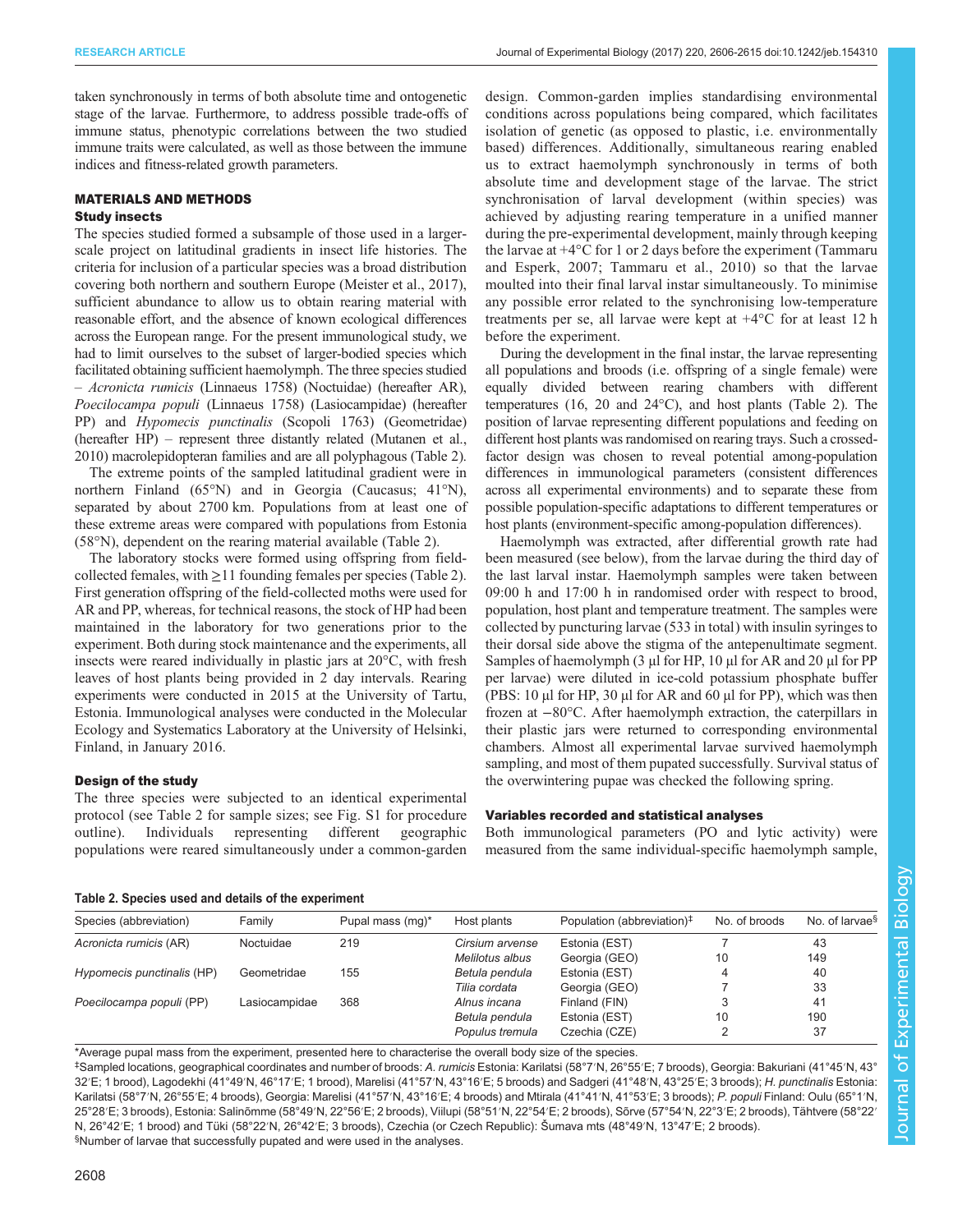<span id="page-3-0"></span>allowing us to detect possible correlations between the two indices. PO activity was measured as described in [Laughton and Siva-Jothy](#page-9-0) [\(2011\)](#page-9-0), with the following modifications. Previously fixed samples were thawed and centrifuged (9000  $g$ ) at 4°C for 10 min to obtain clear supernatant. For the PO assay, supernatant (3 µl for HP, 10 µl for AR, 15 µl for PP) was added to 200 µl of 3 mmol  $l^{-1}$  L-Dopa (L-3,4-dihydroxyphenylalanine; 333786, Sigma, St Louis, MO, USA). The activity of the enzyme was measured at 30°C, 490 nm for 90 min (1 min intervals) with a spectrophotometer (Enspire, Perkin-Elmer, Waltham, MA, USA). The slope of the absorbance curve from 10 to 60 min (10 to 40 min for AR) was used as an estimate of PO activity.

For estimation of the total lytic activity of the haemolymph (the ability to degrade bacterial cell walls), a lytic zone assay was performed. Petri dishes (diameter 9 cm) were filled with 10 ml of sterilised 1× PBS buffer with 1000 µg ml<sup>-1</sup> Micrococcus luteus freeze-dried and lyophilised cells (Sigma) with final concentration of 1.5% agar. Wells within plates (2 mm diameter) were made by puncturing the agar with a plastic pipette and removing the agar plug by suction. Haemolymph samples (4 µl) were pipetted directly into the wells and the plates were incubated for 38 h at 30°C. Dilution series of chicken egg white lysozyme (Sigma: 2000, 1000, 750, 500, 250, 125, 620 and 310 µg ml−<sup>1</sup> ) were run on two separate plates to create a standard curve. To control between-plate variation, lysozyme controls of 63 and 250 µg ml−<sup>1</sup> were added to each plate. Lytic activity was determined as the radius of the clear zone around

the sample indicating the equivalent lysozome concentration (µg ml−<sup>1</sup> ). Frequently, no clear zone was formed at all; such cases were scored as 'no lytic activity present'.

Fitness-related growth parameters of the larvae were recorded in the following way. Approximation of differential growth rate (DGR) was based on the mass increment accumulated during the second day of the final larval instar. This is considered the most adequate characteristic of the 'free' growth period in the beginning of an instar; that is, the growth that is not yet affected by physiological preparations for pupation ([Ayres and MacLean, 1987; Esperk and](#page-8-0) [Tammaru, 2004](#page-8-0); [Tammaru et al., 2010](#page-9-0)). From the mass data, DGR was calculated as (final mass<sup>1/3</sup> – initial mass<sup>1/3</sup>)/time, where time was in days [\(Meister et al., 2017](#page-9-0)), with the cube root transformation having been suggested to linearise larval growth curves of lepidopteran larvae [\(Tammaru and Esperk, 2007\)](#page-9-0). Development time within the last instar was measured by counting the number of days from the beginning of the final instar to the formation of prepupae. The pupae were weighed no earlier than 5 days after the pupal cuticulae had turned darker in coloration, when sex was also determined from the pupae based on genital scars.

To explore the among-population differences in PO and lytic activity, general linear mixed models [\(Littell et al., 1996\)](#page-9-0) were constructed with population, temperature treatment, host plant and sex as categorical independent variables. Mass at the time of moulting into final instar was included as a continuous covariate to correct for occasional size dependence ([Vogelweith et al., 2013a\)](#page-9-0),

| Table 3. Mixed models explaining variation in immunological parameters |  |  |  |
|------------------------------------------------------------------------|--|--|--|
|                                                                        |  |  |  |

|           |                           | PO activity <sup>a</sup> |       |      |                       |                   | Lytic activity <sup>a</sup> |       |      |                   | Incidence of lytic activity <sup>b</sup> |                |       |      |                |
|-----------|---------------------------|--------------------------|-------|------|-----------------------|-------------------|-----------------------------|-------|------|-------------------|------------------------------------------|----------------|-------|------|----------------|
| Sp.       | Effect                    | Nd.f.                    | Dd.f. | F    | P                     | $\omega^2$        | Nd.f.                       | Dd.f. | F    | $\mathcal{P}$     | $\omega^2$                               | Nd.f.          | Dd.f. | F    | $\overline{P}$ |
| AR.       | Population                |                          | 12    | 12   | $0.0048$ <sup>d</sup> | 0.31 <sup>c</sup> | 1                           | 16    | 2.9  | 0.11              | 0.040c                                   | $\overline{2}$ | 22    | 0.00 | 0.96           |
|           | Initial mass <sup>e</sup> |                          | 50    | 3.6  | 0.062                 | 0.0069            | 1                           | 44    | 0.62 | 0.44              | 0                                        |                | 137   | 4.5  | 0.037          |
|           | Host plant                | 1                        | 43    | 13   | 0.0007                | 0.098             | 1                           | 53    | 0.00 | 0.95              | $\Omega$                                 |                | 137   | 0.04 | 0.83           |
|           | Temperature               | 2                        | 49    | 8.7  | 0.0006                | 0.099             | $\overline{2}$              | 52    | 0.21 | 0.81              | $\Omega$                                 | $\overline{2}$ | 137   | 0.77 | 0.47           |
|           | Sex                       |                          | 45    | 10   | 0.0023                | 0.025             | 1                           | 55    | 1.6  | 0.21              | 0.0084                                   |                | 137   | 1.9  | 0.17           |
|           | Pop.×host <sup>f</sup>    | 1                        | 44    | 6.9  | 0.012                 | 0.080             | 1                           | 52.3  | 0.08 | 0.78              | 0                                        |                | 137   | 4.5  | 0.037          |
|           | Pop.×temp.9               | 2                        | 49    | 12   | < 0.0001              | 0.90              | 2                           | 52.1  | 1.8  | 0.17              | 0.035                                    | $\overline{2}$ | 137   | 0.65 | 0.52           |
| HP        | Population                |                          | 9     | 0.19 | $0.67*$               | $\Omega$          |                             | 6     | 0.68 | $0.44*$           | 0                                        |                | 6     | 1.7  | 0.24           |
|           | Initial mass              | $\mathbf{1}$             | 22    | 0.64 | $0.43*$               | $\Omega$          |                             | 20    | 0.18 | $0.68*$           | $\Omega$                                 |                | 22    | 0.15 | 0.70           |
|           | Host plant                | 1                        | 11    | 0.01 | $0.91*$               | $\Omega$          |                             | 12    | 0.24 | $0.63*$           | $\Omega$                                 |                | 22    | 1.1  | 0.30           |
|           | Temperature               | $\overline{2}$           | 12    | 0.02 | $0.98*$               | $\Omega$          | 2                           | 24    | 1.0  | $0.37*$           | 0.0019                                   | $\overline{2}$ | 22    | 8.2  | 0.0021         |
|           | Sex                       |                          | 23    | 0.01 | $0.94*$               | $\Omega$          |                             | 22    | 0.02 | $0.90*$           | 0                                        |                | 22    | 0.48 | 0.49           |
|           | Pop.×host                 | 1                        | 10    | 0.11 | $0.74*$               | $\Omega$          |                             | 13    | 0.04 | $0.84*$           | 0                                        |                | 22    | 2.7  | 0.11           |
|           | Pop.×temp.                | 2                        | 12    | 0.20 | $0.82*$               | $\Omega$          | $\overline{2}$              | 15    | 0.80 | $0.47*$           | $\Omega$                                 | $\overline{2}$ | 22    | 1.4  | 0.26           |
| <b>PP</b> | Population                | 2                        | 16    | 0.01 | 0.99                  | $\Omega$          | 2                           | 15    | 1.3  | 0.29              | 0.0044                                   | $\overline{2}$ | 12    | 0.77 | 0.48           |
|           | Initial mass              | 1                        | 127   | 1.2  | 0.28                  | $\Omega$          |                             | 146   | 2.6  | 0.11              | 0                                        |                | 208   | 5.1  | 0.025          |
|           | Host plant                | 2                        | 160   | 1.8  | 0.16                  | 0.012             | $\overline{2}$              | 158   | 1.88 | 0.42 <sup>h</sup> | 0.0024                                   | $\overline{2}$ | 208   | 1.0  | 0.36           |
|           | Temperature               | 2                        | 160   | 2.1  | 0.13                  | 0.012             | 2                           | 158   | 0.88 | 0.42              | 0                                        | $\overline{2}$ | 208   | 0.53 | 0.59           |
|           | Sex                       |                          | 160   | 1.3  | 0.26                  | 0.0049            | 1                           | 163   | 4.1  | 0.45              | 0.0006                                   |                | 208   | 3.3  | 0.069          |
|           | Pop.×host                 | 4                        | 159   | 1.1  | 0.35                  | 0.0060            | 4                           | 157   | 1.9  | 0.10              | 0.012                                    | 4              | 208   | 1.3  | 0.26           |
|           | Pop.×temp.                | 4                        | 160   | 0.49 | 0.74                  | $\Omega$          | 4                           | 158   | 0.61 | 0.65              | 0                                        | 4              | 208   | 0.59 | 0.67           |

<sup>a</sup>Mixed ANOVA models with brood as a random variable.

<sup>b</sup>Mixed generalised linear models with logit link applied to the incidence of lytic activity as a binary trait.

 $^{\rm c}$ Effect sizes are presented as estimates of the proportions of variance accounted for by respective factors (semi-partial  $\omega^2$ ; some negative estimates have been replaced with zeroes; SAS PROC GLM).

<sup>d</sup>P-values in bold indicate effects that attained significance in reduced models (backward elimination of non-significant effects, α=0.05). Asterisks indicate logarithmically transformed data.

eMass of the larvae at moulting into the last larval instar, included to account for a potential body size effect on immunological traits ([Vogelweith et](#page-9-0) al., 2013a). <sup>f</sup>Population×host: on C. arvense, PO activity values were higher than those on M. albus in both Estonia and Georgia ([Fig. 2A](#page-5-0)); population×host: incidence of lytic activity was higher on M. albus than on C. arvense in Estonia, though the incidence of lytic activity was higher on C. arvense in Georgia ([Fig. 2](#page-5-0)C).

g Population×temperature: there was an increase in PO activity values with temperature in Estonian populations, and a decrease in PO activity with increasing temperature in Georgian populations ([Fig. 2](#page-5-0)B).

<sup>h</sup>In the reduced model, host plant had a significant effect on lytic activity in PP ( $F_{2,178}$ =4, *P*=0.028): PP on *A. incana* attained higher lytic activity than PP on P. tremula ( post hoc t=3, d.f.=178, P=0.022).

Nd.f., numerator degrees of freedom; Dd.f., denominator degrees of freedom.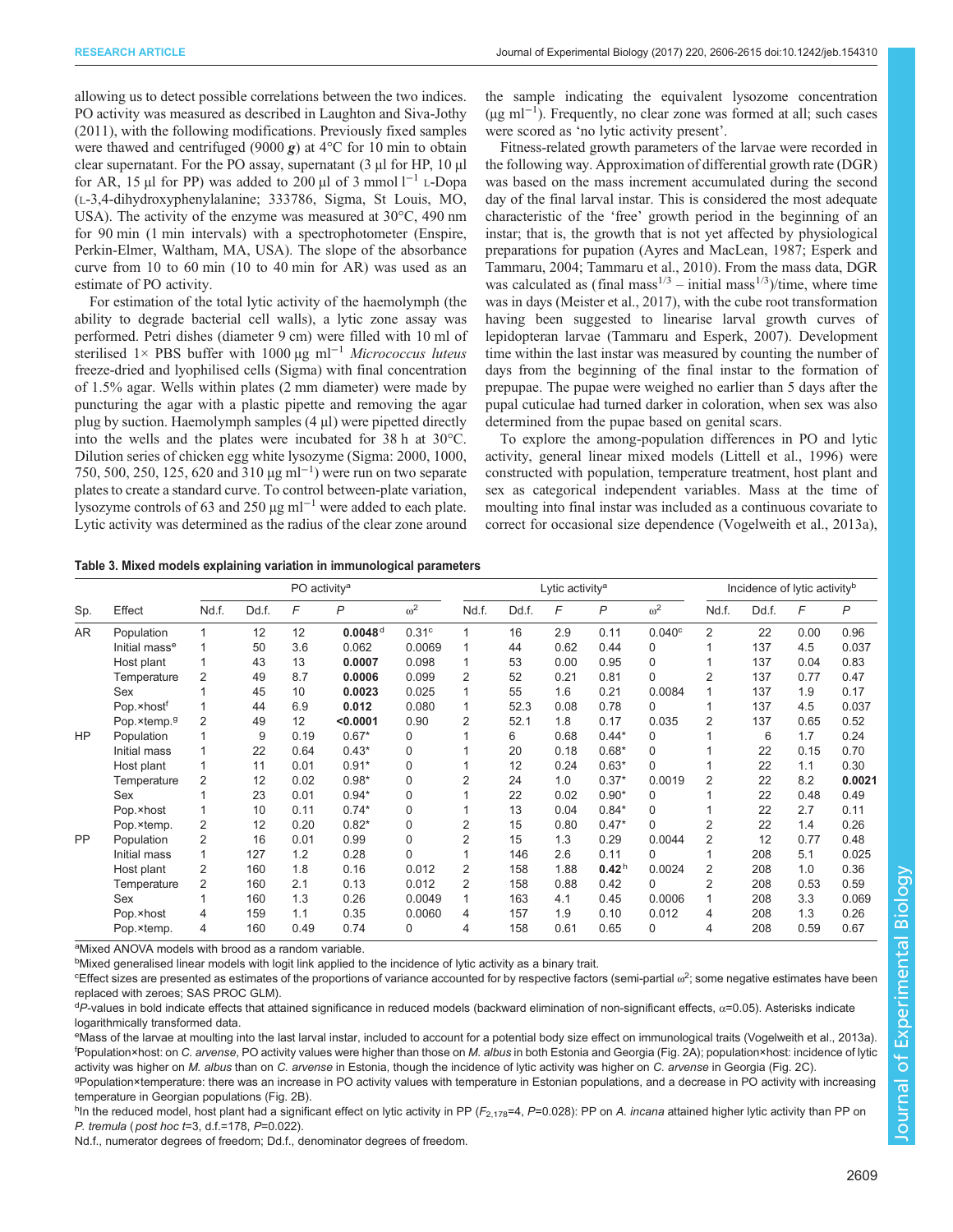<span id="page-4-0"></span>and brood was added as a random factor. The cases of zero lytic activity were omitted from this analysis, and were considered separately (see below). Models including all the above variables, as well as population×temperature and population×host plant interactions were fitted first; model simplification was performed thereafter using the backward elimination procedure ( $\alpha$ =0.05). Some case-specific transformations of the dependent variables [\(Table 3\)](#page-3-0) were necessary to meet the assumptions of parametric tests. A few outlier observations were excluded using the modified z-scores as advised by [Iglewicz and Hoaglin \(1993\).](#page-8-0) The Kenward– Roger method ([Littell et al., 1996\)](#page-9-0) for estimating denominator degrees of freedom (Dd.f.) was used. When testing the effect of population, Dd.f. were derived from the number of broods, avoiding pseudoreplication.

Because there was a large number of larvae for which no lytic activity of haemolymph was recorded, we performed additional alternative analyses in which lytic activity was treated as a binary trait (lytic activity present or absent; 'incidence of lytic activity', hereafter). This allowed us to include data on all experimental individuals in the analysis. Generalised linear mixed models (PROC GLIMMIX; [Littell et al., 1996\)](#page-9-0) with logit link function but otherwise analogous to those for the continuous traits were fitted. The incidence of lytic activity was also analysed (PROC GLIMMIX) for the data of HP and PP combined, with brood

(nested within species) as a random variable. In this analysis, the incidence of lytic activity was analysed as dependent on latitude (numeric values for populations; see [Table 2](#page-2-0)), host plant (nested within species), temperature and sex.

Spearman correlations were used to study the relationships between the measured immunological indices and growth parameters of the insects (differential growth rate, development time, pupal mass). Different populations were pooled in the analyses. Bivariate correlations were preferred to more complex models for the sake of clarity of presentation and interpretation, and were justified by the prevailing absence of among-population differences in the immunological indices. In the single opposite case (PO activity for AR), the analyses were also performed separately for the two populations.

In all above analyses, only the individuals that survived until pupation were considered, whereas the analyses of survival naturally also included individuals that died during the larval period. Survival of the larvae until pupation and overwintering survival of the pupae to eclosion (as binary traits) were analysed as dependent on the immunological parameters recorded. Generalised linear models (PROC GLIMMIX) with brood as a random factor were applied in these analyses.

Chi-square tests were used to investigate relationships between the incidence of lytic activity and survival. In one case, a

# Fig. 1. Enzyme activity by species and

population. Least-squares means (±s.e.m.) from the models in [Table 3](#page-3-0) are presented, with standard errors. Phenoloxidase (PO) activity (absorbance  $V_{\text{max}}$ ) and lytic activity (lysozyme equivalent, µg ml<sup>-1</sup>) are shown as continuous variables on the left vertical axis; the incidence of lytic activity is shown as a binary trait on the right vertical axis. \*Significant pairwise comparison (post hoc for ANOVA in [Table 3\)](#page-3-0). PO activity numeric values were multiplied by 10 and lytic numeric values by 0.0001 for better visualisation.

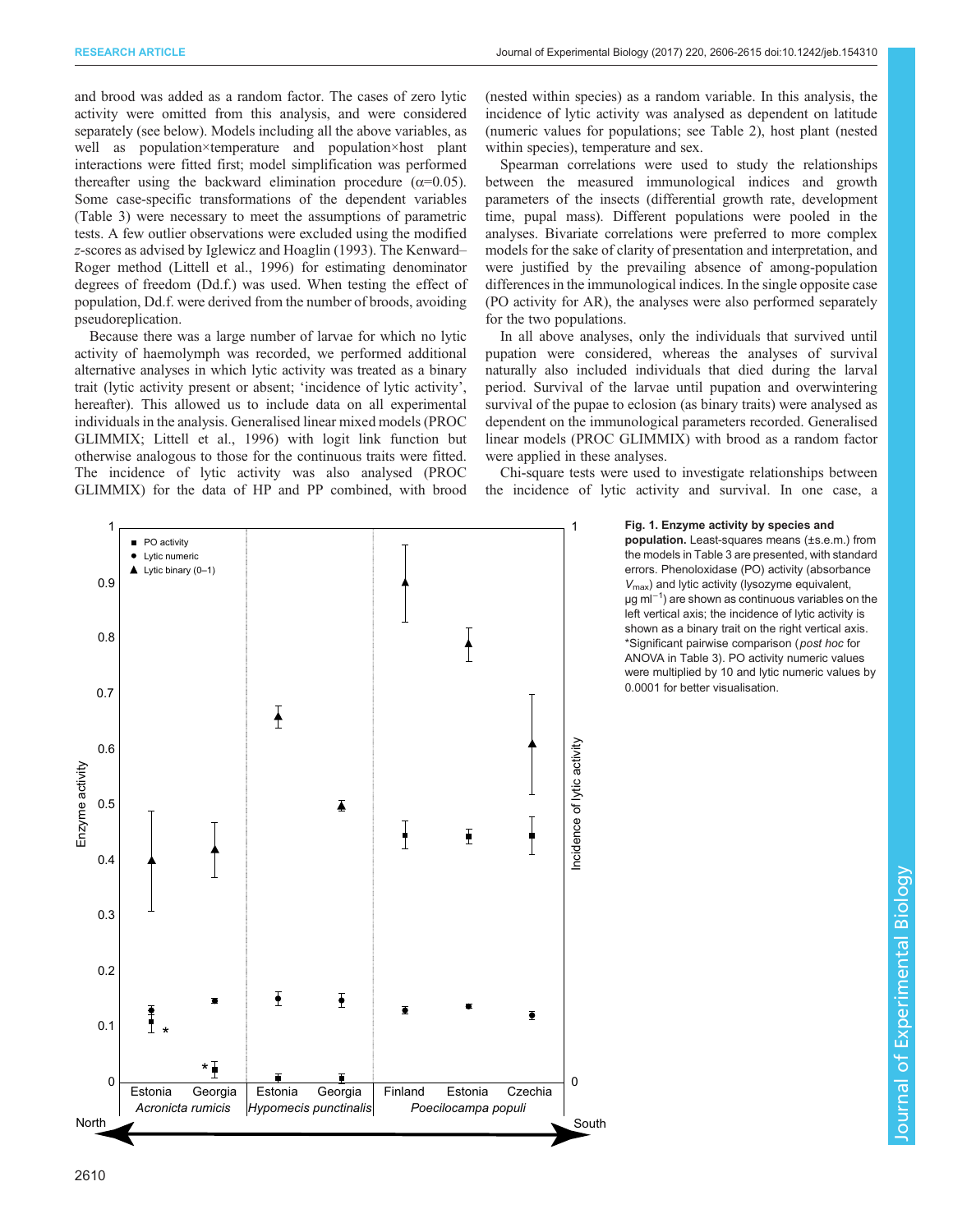<span id="page-5-0"></span>log-likelihood test was used instead as the assumptions of the Chi-square test were not met.

# RESULTS

# Among-population differences in immunological parameters

There were no significant among-population differences in PO activity in either HP or PP ([Table 3,](#page-3-0) [Fig. 1\)](#page-4-0). In contrast, AR showed 4.6 times higher PO activity in the northern population compared with the southern one ([Table 3\)](#page-3-0). Similarly, the effects of the other factors in the analysis were not significant for HP and PP, but were so for AR. In this species, PO activity increased with increasing temperature, was higher on C. arvense (the better host, in terms of survival) than on *M. albus*, and was higher in females than in males. For AR, there were also significant population×host plant and population×temperature interactions (for interpretations, see [Table 3](#page-3-0) and Fig. 2A,B); nevertheless, the PO activity level was higher in the northern population under all experimental conditions.

Lytic activity did not show any statistically significant differences among populations in any species investigated [\(Table 3](#page-3-0)). Moreover, there was no effect of host plant (with the exception of PP in the reduced model), temperature or sex on lytic activity. Similarly, the incidence of lytic activity (as a binary trait) did not show any statistically significant among-population differences in any species investigated [\(Table 3\)](#page-3-0), though a trend of increasing towards the north [\(Fig. 1](#page-4-0)) could be anticipated for both HP and PP. Indeed, in the analysis of combined data for HP and PP, the effect of latitude on the incidence of lytic activity proved to be significant  $(F_{1,29}=5.1, P=0.032)$ , with a higher probability of expressing lytic activity in the north. In the same analysis, host plant nested within species did not affect lytic activity  $(F_{4,279}=1.2, P=0.33)$ , nor did sex  $(F_{1,279}=0.6, P=0.43)$ .

Increasing temperature led to an increased incidence of lytic activity in one species out of three (HP). Neither host plant nor sex had any effect on lytic activity in any of the studied species. Nevertheless, the population×host plant interaction was statistically significant for the incidence of lytic activity in AR ([Table 3,](#page-3-0) Fig. 2C), though it lost its statistical significance in the reduced model.

# Correlations between immunological parameters and lifehistory traits

No statistically significant ( $P\geq 0.15$ ; [Table 4\)](#page-6-0) correlations were found between the two studied immune parameters – PO and lytic  $\arcsin y - \text{in any of the species.}$ 

A negative correlation between larval growth rate and lytic activity was detected in HP [\(Table 4\)](#page-6-0). In contrast, in PP, fastergrowing larvae were more likely to show lytic activity [\(Table 5\)](#page-6-0). Pupal mass was positively correlated with lytic activity in AR [\(Table 4](#page-6-0)). In contrast, negative correlations between pupal mass and lytic activity were found in PP [\(Table 4\)](#page-6-0). For development time, a negative correlation was shown for PO activity in AR [\(Table 4\)](#page-6-0), though it lost its statistical significance when analysed separately by population (Estonia  $r=-0.055$ ,  $P=0.85$ ,  $N=14$ ; Georgia  $r=0.20$ ,  $P=0.17$ ,  $N=49$ ); this last analysis was performed because of a significant population effect on PO activity ([Table 3\)](#page-3-0). No other analyses on PO activity as a dependent variable yielded qualitatively different results when performed separately for the populations. The incidence of lytic activity was associated with shorter development times in PP ([Table 5](#page-6-0)). A positive correlation was found between development time and lytic activity in HP ([Table 4](#page-6-0)).

# Survival

The level of PO activity was associated with larval survival in one species out of three: in PP, survival to pupation increased with increasing PO activity ([Table 6](#page-7-0)). Survival to pupation was more likely in the case of higher lytic activity: in AR, survival rate was higher when lytic activity increased ([Table 6](#page-7-0)); in HP, successful pupation of larvae was more probable with incidence of lytic activity [\(Table 7\)](#page-7-0).

Survival of pupae to adult emergence was not affected by either PO or lytic activity in any of the species studied ( $P \ge 0.10$ , [Tables 6](#page-7-0) and [7](#page-7-0)).

# **DISCUSSION**

The primary aim of the present study was to test for latitudinal differences in the immune function of larvae of three moth species, focusing on the consistency of the possible differences across environmental conditions. Based on our results, immunological



Fig. 2. Immune indices of Acronicta rumicis (AR) by population and treatment. (A) PO activity of AR on host plants Cirsium arvense and Melilotus albus in Estonia (EST) and Georgia (GEO). (B) PO activity of AR in Estonia and Georgia at different temperatures. (C) Lytic activity of AR on host plants C. arvense and M. albus in Estonia (EST) and Georgia (GEO). Least-squares means (±s.e.m.) from the ANOVA in [Table 3](#page-3-0) are presented to visualise the interactions. \*Significant (marginally) pairwise comparisons (post hoc for ANOVA in [Table 3](#page-3-0)); different letters indicate a significant difference; ns indicates non-significant comparisons.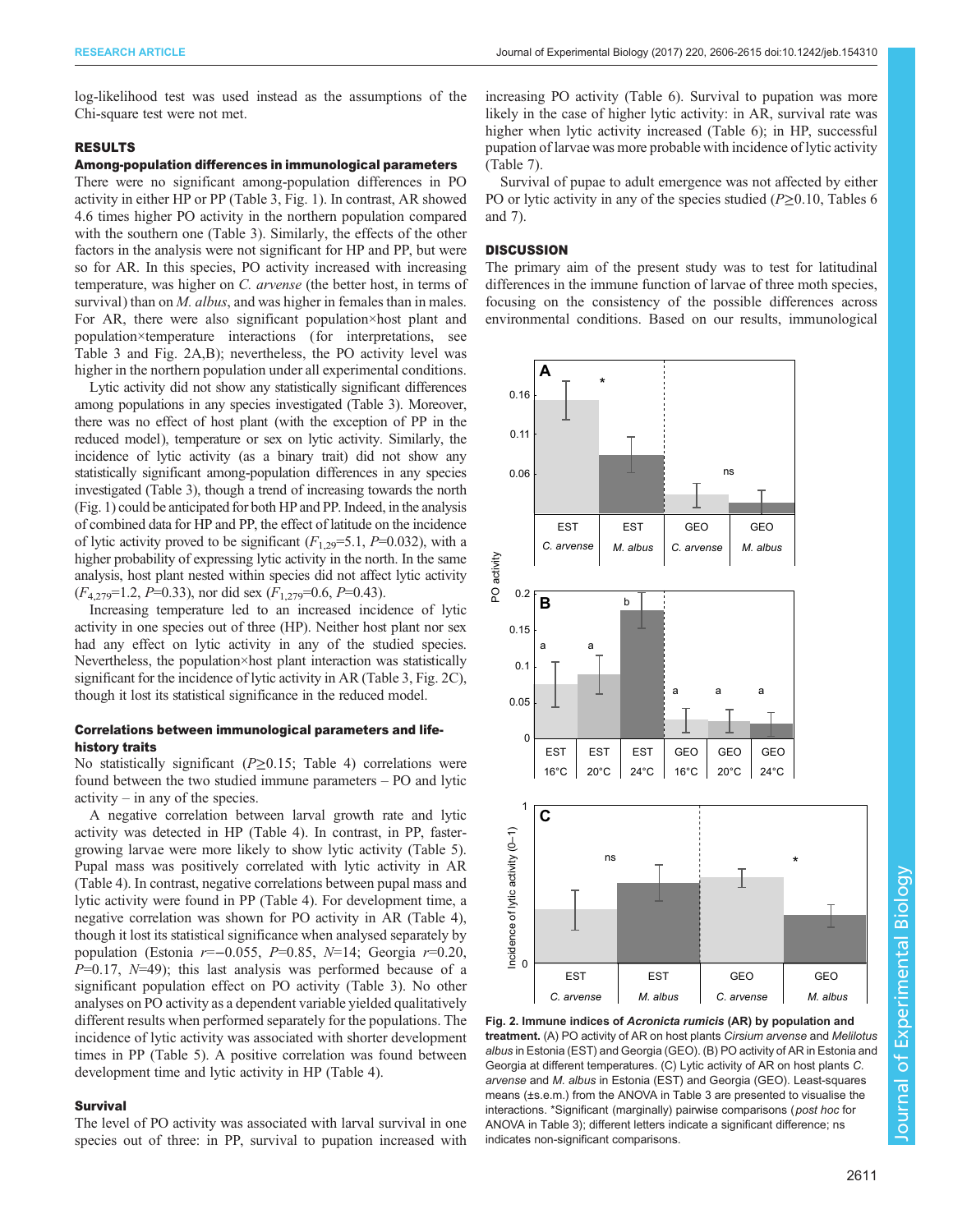# <span id="page-6-0"></span>Table 4. Spearman correlations between immunological parameters and indices of growth performance

|           |                  |            | PO activity  |                          |            | Lytic activity |                |
|-----------|------------------|------------|--------------|--------------------------|------------|----------------|----------------|
| Sp.       | Effect           |            | $\mathsf{P}$ | N                        |            | $\mathsf{P}$   | $\overline{N}$ |
| AR        | PO activity      |            |              |                          | $-0.0040$  | 0.15           | 65             |
|           | Lytic activity   | $-0.0040$  | 0.15         | 65                       |            | -              |                |
|           | Growth rate      | 0.0053     | 0.97         | 64                       | $-0.21$    | 0.10           | 64             |
|           | Development time | $-0.27$    | $0.032*$     | 63                       | 0.16       | 0.21           | 63             |
|           | Pupal mass       | $-0.22$    | 0.074        | 65                       | 0.26       | 0.036          | 65             |
| <b>HP</b> | PO activity      | -          |              | $\overline{\phantom{a}}$ | $-0.00034$ | 0.74           | 37             |
|           | Lytic activity   | $-0.00034$ | 0.74         | 37                       |            |                |                |
|           | Growth rate      | 0.077      | 0.65         | 37                       | $-0.45$    | 0.0048         | 37             |
|           | Development time | $-0.080$   | 0.65         | 36                       | 0.42       | 0.012          | 36             |
|           | Pupal mass       | 0.22       | 0.20         | 36                       | 0.26       | 0.13           | 36             |
| PP        | PO activity      |            |              |                          | $-0.053$   | 0.51           | 216            |
|           | Lytic activity   | $-0.053$   | 0.51         | 216                      |            |                |                |
|           | Growth rate      | 0.13       | 0.092        | 181                      | $-0.085$   | 0.26           | 181            |
|           | Development time | $-0.15$    | 0.053        | 177                      | 0.11       | 0.14           | 177            |
|           | Pupal mass       | $-0.14$    | 0.055        | 180                      | $-0.15$    | 0.043          | 180            |

\*This effect was lost when analysed separately by populations (see Results, Correlations between immunological parameters and life-history traits).

traits showed no consistent cross-species latitudinal trends; however, there was some indication of higher immunity at higher latitudes. Immunological parameters showed species-specific relationships with indices of growth performance, which were also dependent on experimental conditions (temperature, host plant). The overall pattern of limited consistency across populations, immune parameters and environmental conditions was despite the highly unified setting used in our common-garden experiments, which should have minimised any environmental noise and yielded comparable results across populations and species. The values of the two immunological indices used were not correlated with each other.

Overall, the values of PO activity were extremely variable: this index showed up to 60-fold differences among the three species [\(Fig. 1\)](#page-4-0). For one species, the noctuid AR, the values were also variable within the species. In particular, PO activity in AR was the only case in which a clear latitudinal trend was detected: the moths from Estonia had considerably higher values of PO activity than their Georgian (southern) conspecifics. Similar to our work, some previous studies using a damselfly and a ground cricket have found higher PO activity in higher latitude populations [\(De Block et al.,](#page-8-0) [2008](#page-8-0); [Fedorka et al., 2013\)](#page-8-0). Conversely, increased PO activity in

Table 5. Generalised linear mixed models for incidence of lytic activity as dependent on PO activity and indices of growth performance

|           |                  | Incidence of lytic activity | Direction of |      |        |               |
|-----------|------------------|-----------------------------|--------------|------|--------|---------------|
| Sp.       | Effect           | Nd f.                       | Dd.f.        | F    | P      | relationship* |
| <b>AR</b> | PO activity      |                             | 145          | 0.87 | 0.35   | Negative      |
|           | Growth rate      |                             | 144          | 0.51 | 0.47   | Negative      |
|           | Development time |                             | 143          | 0.44 | 0.51   | Positive      |
|           | Pupal mass       |                             | 145          | 1.77 | 0.19   | Negative      |
| HP        | PO activity      |                             | 60           | 0.06 | 0.80   | Positive      |
|           | Growth rate      |                             | 62           | 2.1  | 0.15   | Positive      |
|           | Development time |                             | 61           | 2.4  | 0.13   | Negative      |
|           | Pupal mass       |                             | 61           | 3.9  | 0.050  | Negative      |
| PP        | PO activity      |                             | 223          | 3.5  | 0.064  | Positive      |
|           | Growth rate      | 1                           | 223          | 8.4  | 0.0042 | Positive      |
|           | Development time |                             | 217          | 6.2  | 0.014  | Negative      |
|           | Pupal mass       |                             | 222          | 0.21 | 0.65   | Positive      |

\*Positive refers to a higher probability of expressing lytic activity at higher values of the independent variable.

the south has been reported in the European grapevine moth [\(Vogelweith et al., 2013b\)](#page-9-0).

Environmental factors also affected the PO levels in AR: PO activity increased at higher temperatures, and on the better host plant (in terms of survival), C. arvense. Females also displayed higher values than males. Somewhat surprisingly, in the other two species, the host plant did not affect the immune parameters. The absence of host plant effect (for opposite examples, see [Lampert, 2012](#page-9-0); [Vogelweith et al., 2011](#page-9-0); [Muller et al., 2015](#page-9-0)) may be related to our focus on constitutive immunity: it remains possible that host plantrelated differences would have been observed in the case of an induced immune response or actual infection.

Lytic activity had a bimodal distribution in all of the species, and in all their geographical populations: about 40% of the haemolymph samples failed to show any lytic activity at all. When analysed separately, the averages of the positive (=non-zero) values of lytic activity were notably similar across species ([Fig. 1](#page-4-0)), which clearly differs from the situation with PO. Moreover, the rather limited within-population differences in the positive values of lytic activity could not be ascribed to any of the potential predictors ( population, host plant, temperature, sex). In contrast to the positive values for lytic activity, the incidence of lytic activity (as a binary trait) showed clear differences among the species. There was also an indication of a latitudinal trend in two of the species (HP and PP): the probability of expressing lytic activity was higher in the northern populations.

Some other predictors occasionally had a species-specific effect on lytic activity as well, though the differences remained much more moderate than those for PO activity. Indeed, lytic activity has previously been shown to vary less than PO activity, with the relative constancy having been primarily attributed to limited phenotypic plasticity in this trait ([Triggs and Knell, 2012](#page-9-0); [McNamara et al., 2013a\)](#page-9-0). Consistent with our observations on PP (but not the other two species), host plant has been shown to affect antimicrobial activity in a moth (Lobesia botrana; [Vogelweith et al.,](#page-9-0) [2013b\)](#page-9-0) and lytic activity has been found to increase with temperature in Drosophila [\(Lazzaro et al., 2008;](#page-9-0) [Fedorka et al.,](#page-8-0) [2016\)](#page-8-0). We are unaware of any studies showing among-population variation in lytic activity in insects, although a lack of variation has been reported for a crustacean (Daphnia magna; [Mucklow et al.,](#page-9-0) [2004\)](#page-9-0). [Vogelweiht et al. \(2013b\)](#page-9-0) found that in warmer geographical regions, the haemolymph of the moth L. botrana has a higher ability to inhibit bacterial growth, which, however, differs from lytic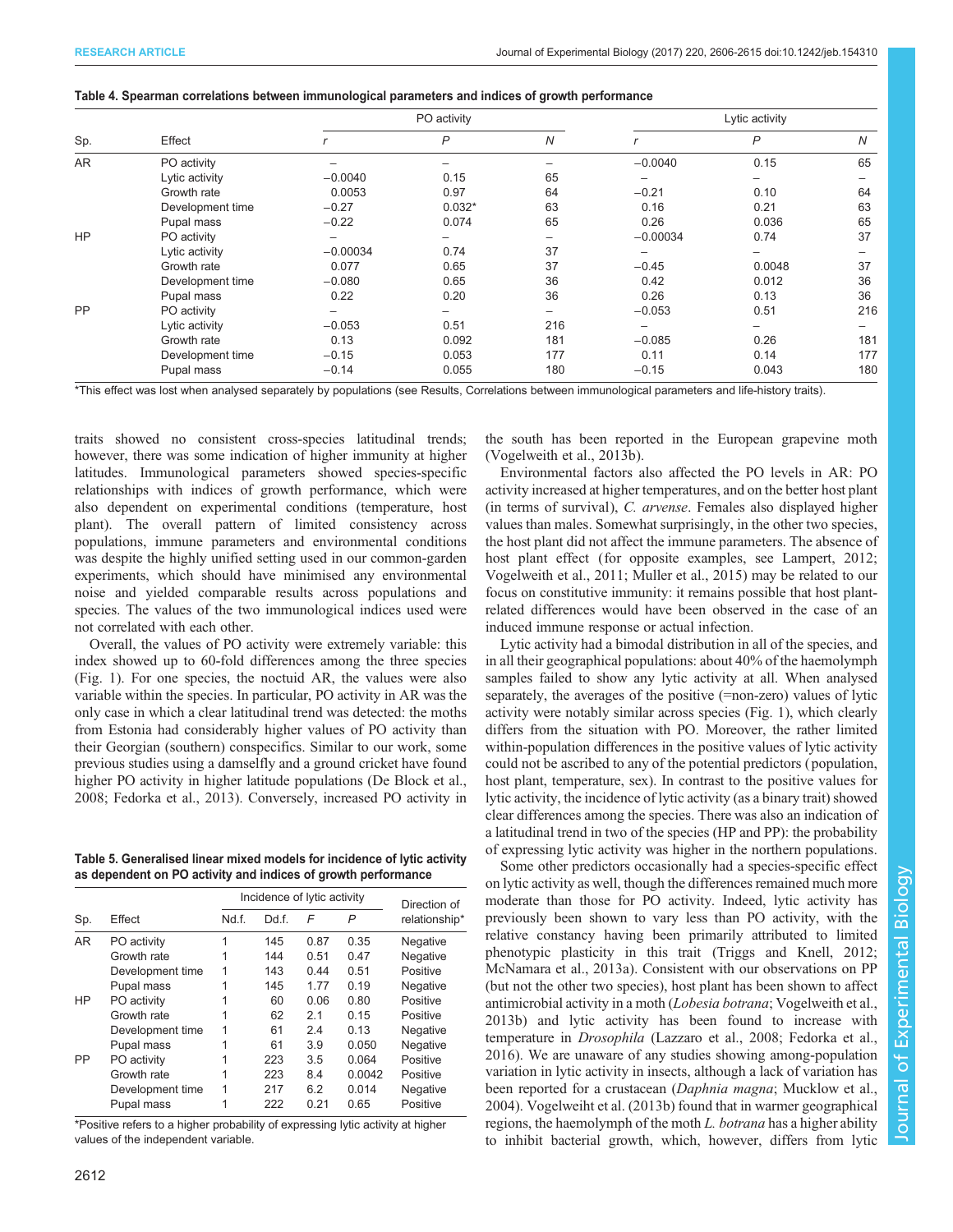| Sp.       |                |             |       | Survival to pupation |      |        | Direction of |             | Survival to eclosion |     |      |      | Direction of |
|-----------|----------------|-------------|-------|----------------------|------|--------|--------------|-------------|----------------------|-----|------|------|--------------|
|           | Effect         | Alive/total | Nd.f. | Dd.f.                | F    | P      | relationship | Alive/total | Nd.f.                | Ddf |      | P    | relationship |
| AR        | PO activity    | 147/192     |       | 191                  | 0.01 | 0.92   | Positive     | 9/147       |                      | 143 | 1.1  | 0.31 | Positive     |
|           | Lytic activity |             |       | 86                   | 11   | 0.0014 | Positive     |             |                      | 61  | 0.19 | 0.66 | Negative     |
| HP.       | PO activity    | 60/73       |       | 111                  | 0.22 | 0.64   | Negative     | 51/60       |                      | 62  | 0.21 | 0.65 | Positive     |
|           | Lytic activity |             |       | 52                   | 0.76 | 0.39   | Negative     |             |                      | 35  | 0.24 | 0.63 | Positive     |
| <b>PP</b> | PO activity    | 225/268     |       | 272                  | 4.4  | 0.037  | Positive     | 108/225     |                      | 227 | 0.89 | 0.35 | Negative     |
|           | Lytic activity |             |       | 214                  | 0.97 | 0.33   | Positive     |             |                      | 179 | 2.7  | 0.10 | Positive     |

<span id="page-7-0"></span>Table 6. GLIMMIX results for survival dependent on the values of immune parameters

activity in its mode of action [\(Galdiero et al., 2015\)](#page-8-0). Therefore, we may be the first to document a higher probability of lytic activity in higher latitude populations, even if such a trend could only be shown in an analysis combining two species.

A large share of samples with no lytic activity at all appears noteworthy. Similar to our results, the occasional absence of the clear zone around haemolymph samples has been shown before in a tiger moth ([Nokelainen et al., 2013](#page-9-0)) and in mealworm beetles [\(Dubuffet et al., 2015](#page-8-0)). As the most parsimonious explanation for such a qualitative among-individual variation, we propose that lytic activity can be readily downregulated to levels that are beyond detectability limits. Such a high among-individual variability even in highly standardised conditions implies that the expression of lytic activity must be sensitive to subtle variations in the environment, or in individual condition. In turn, the frequently made 'choice' to downregulate lytic activity when not 'needed' is in good agreement with the general idea about the costs associated with immune defences ([Schmid-Hempel, 2011](#page-9-0)).

Costs of high immunocompetence may be expressed as trade-offs between different immunological traits. For lytic activity, [Rao et al.](#page-9-0) [\(2010\)](#page-9-0) suggested a trade-off with proPO activation in the haemolymph of *Manduca sexta*. ProPO is an inactive form of PO present in the haemolymph and must be activated by specific enzymes ([Cerenius and Söderhäll, 2004](#page-8-0)). At the same time, the activity of PO itself was found not to be affected by lysozyme ([Rao](#page-9-0) [et al., 2010\)](#page-9-0). Our results support this view, as we – given our focus on constitutive immunity – also failed to detect any correlations between the values of the two immunological parameters studied. Nevertheless, a positive correlation between PO activity and lytic activity has been found in a cricket [\(Fedorka et al., 2013\)](#page-8-0) and a noctuid moth ([Freitak et al., 2009](#page-8-0)). It is entirely possible, however, that such a correlation could have been detected if higher lytic activity had been induced by bacterial insult [\(Freitak et al., 2007](#page-8-0)).

The reason for some inconsistency in the results may also lie in the fact that lytic activity does not reflect the activity of a single

Table 7. Associations between the incidence of lytic activity and survival

|     |                                    | Incidence of lytic activity |                 | Direction of |                |                           |
|-----|------------------------------------|-----------------------------|-----------------|--------------|----------------|---------------------------|
| Sp  | Effect                             | Test                        | d.f. $\gamma^2$ |              | $\overline{P}$ | relationship <sup>#</sup> |
|     | AR Survival to pupation Chi-square |                             |                 |              | 0.72 0.39      | Negative                  |
|     |                                    |                             |                 | 0.64         | 0.42           | Negative                  |
|     | HP Survival to pupation Chi-square |                             |                 | 67           | 0.0098         | Positive                  |
|     | Survival to eclosion Chi-square    |                             |                 | 18           | 0.18           | Positive                  |
| PP. | Survival to pupation Chi-square    |                             |                 | በ 59         | 0.44           | Positive                  |
|     | Survival to eclosion               | Chi-square                  |                 | 0 64         | 0.42           | Positive                  |

\*Log-likelihood analysis was applied because the assumptions of the Chi-square test were violated.

‡ Positive refers to a higher probability of expressing lytic activity at higher values of the independent variable.

enzyme. Indeed, the method used for measuring lytic activity does not differentiate between lysozyme and other small peptides able to degrade bacterial cell walls [\(Rolff and Reynolds, 2009](#page-9-0)). Different components of the 'cocktail' consisting of various antimicrobial peptides may be differently involved in respective trade-offs. The possibility thus remains that different species exploit slightly different antibacterial warfare for immune defence.

The costs of high immunocompetence may alternatively be expressed as trade-offs between immunological and life-history traits. In insects, adult size is typically a strong predictor of individual fitness: especially in females, reproductive output is often proportional to adult or pupal mass ([Tammaru et al., 1996,](#page-9-0) [2002;](#page-9-0) Honě[k, 1993](#page-8-0)). Typically, low larval growth rates induced by suboptimal food quality translate into low adult mass and long development periods [\(Teder et al., 2014](#page-9-0)). Consequently, high larval growth rates, short development periods and high pupal mass can all be used as correlates of individual fitness. In our data, these indices showed a rather irregular pattern of correlations with immunological indices. For PO activity, there were mostly no relationships at all, though for lytic activity, higher values were still more frequently associated with growth parameters indicating lower growth performance. In contrast, higher values of lytic activity mostly led to higher survival to pupation. Such a pattern was most clear for AR (Table 6) and HP (Table 7), suggesting that the levels of lytic activity may mediate a trade-off between growth performance and resistance to pathogens. Indeed, immunocompetence – the ability or probability to resist and control pathogens and parasites ([Koskimäki](#page-9-0) [et al., 2004](#page-9-0)) – has been shown to correlate with the activity of immunity-related enzymes in the haemolymph ([Mucklow et al.,](#page-9-0) [2004\)](#page-9-0). In our case, higher immunocompetence (measured by survival rate) may have come at the cost of slower development [\(Janssens and Stoks, 2014\)](#page-9-0) and reduced body size ([Klemola et al.,](#page-9-0) [2007; McNamara et al., 2013a,b\)](#page-9-0). However, the causal relationship between increased pathogen resistance and the measures of intrinsic immunity needs to be investigated further.

Our evidence indicates that there is no easy way to explain among-population differences in immunological traits by the latitude of origin of the insects. Nor could the differences be explained – in a consistent way – by trade-offs between different immunological traits, or by trade-offs with size-related life-history traits. The reasons for such idiosyncratic patterns (this study, and also [Table 1\)](#page-1-0) remain unclear. Nevertheless, we note that such species-specific latitudinal differences are consistent with the frequently proposed crucial role of insect parasitoids as selective agents on immunological traits. Indeed, among-population differences in immunological indices have repeatedly been suggested to reflect adaptations to different rates of parasitism [\(Tinsley et al., 2006; Seiter and Kingsolver, 2013](#page-9-0); [Vogelweith et al.,](#page-9-0) [2013b\)](#page-9-0). If a major selective role of insect parasitoids was indeed the case, limited cross-species consistency in latitudinal trends of immunological traits should be the expected result. This is because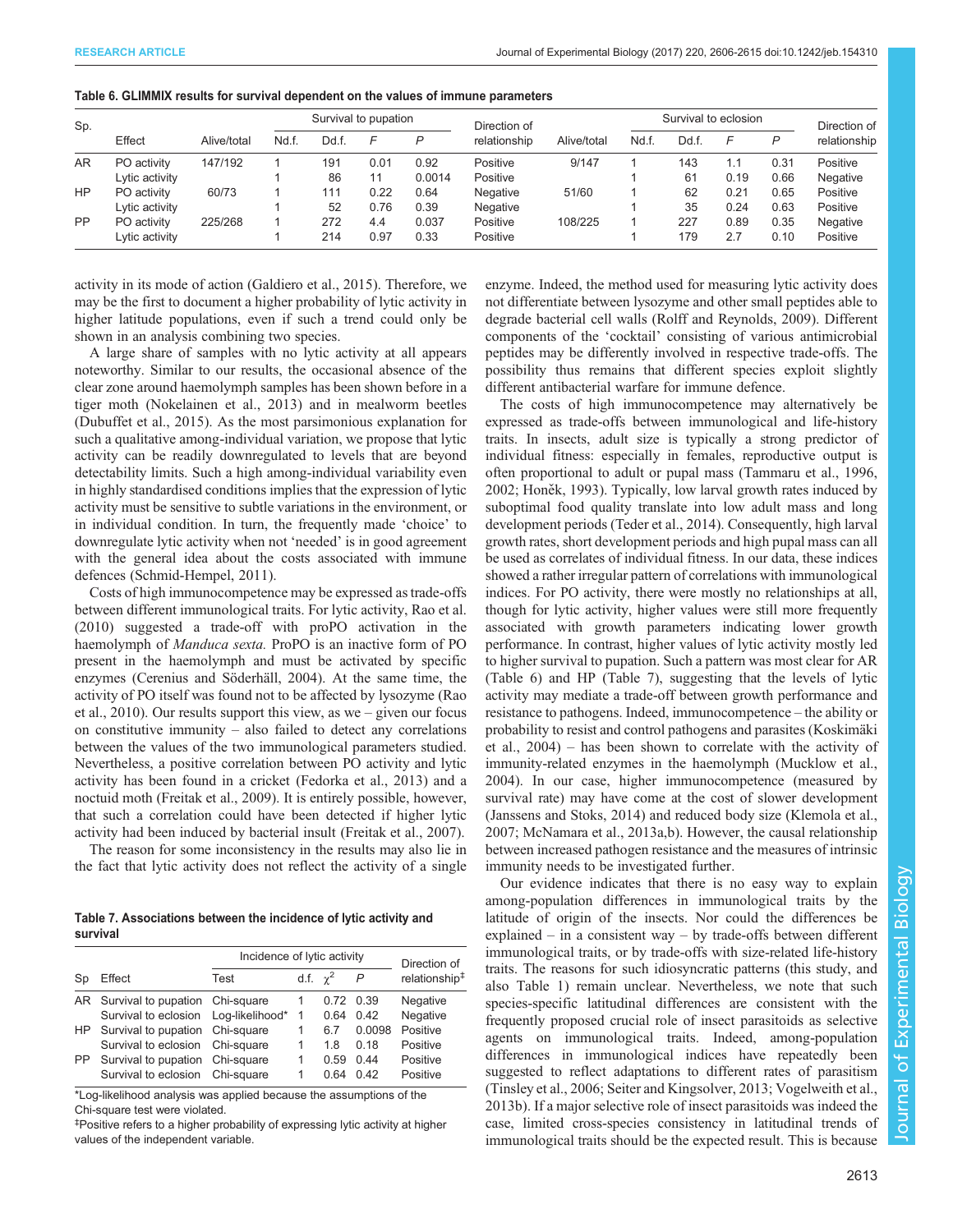<span id="page-8-0"></span>lepidopteran larvae are attacked by highly species-specific assemblages of parasitoids [\(Waage and Greathead, 1989; Quicke,](#page-9-0) [1997](#page-9-0)). Different (groups of) parasitoids necessarily differ in their ecological requirements and geographic distributions, which should lead to unique species-specific patterns in parasitism rates, and adaptive responses to these.

In turn, plastic responses of immunological traits to temperature were weak and inconsistent. This may suggest that whenever such a plastic effect of temperature is detected, it is more likely to be an adaptive response (based on anticipatory plasticity) rather than a purely physiological phenomenon (responsive plasticity; see [Whitman and Agrawal, 2009,](#page-9-0) Esperk et al., 2013, for a general discussion of this distinction). Indeed, we should perhaps expect more cross-species similarity in physiological phenomena, while ecologically based adaptive responses may well differ. As a possible example of anticipatory plasticity, higher temperature could potentially serve as a cue of calendar date [\(Tauber et al., 1986\)](#page-9-0), theoretically predictive of the abundance of natural enemies in the environment. The insects could then adjust their level of immune defence accordingly. We see no reason why responses to host plantrelated traits could not be explained in the same way.

As a methodological summary, the results of the present study strongly caution against relying on a single species and a single immunological marker when one aims at detecting general trends in geographic differences in immune function. Similarly, regarding trade-offs, general conclusions can only be reached when numerous species and/or infection assays with relevant pathogens are involved in studies under highly standardised experimental conditions.

### Acknowledgements

We thank Juhan Heinma for summarising the literature about among-population studies of insect immunity, Brandon Quinby for constructive criticism, Swanne Gordon for proofreading the manuscript and two anonymous referees for comments.

#### Competing interests

The authors declare no competing or financial interests.

### Author contributions statement

Conceptualization: H.M., T.T., S.L.S., D.F.; Methodology: H.M., T.T., S.L.S., D.F.; Software: T.T., D.F.; Validation: H.M., T.T., D.F.; Formal analysis: H.M.; Investigation: H.M., D.F.; Resources: T.T., S.L.S., D.F.; Data curation: H.M., D.F.; Writing - original draft: H.M.; Writing - review & editing: H.M., T.T., S.L.S., D.F.; Visualization: H.M., S.L.S.; Supervision: T.T., S.L.S., D.F.; Project administration: H.M., T.T., S.L.S., D.F.; Funding acquisition: T.T., S.L.S., D.F.

#### Funding

This work was supported by institutional research funding [IUT20-33] of the Estonian Ministry of Education and Estonian Science Foundation [research grant 9273] and by the Academy of Finland [grants 251337, 252411, 284666].

#### Data availability

Data are available from the figshare digital repository: [https://doi.org/10.6084/m9.](https://doi.org/10.6084/m9.figshare.4900373.v2) [figshare.4900373.v2.](https://doi.org/10.6084/m9.figshare.4900373.v2)

#### Supplementary information

Supplementary information available online at <http://jeb.biologists.org/lookup/doi/10.1242/jeb.154310.supplemental>

#### References

- Adamo, S. A. and Lovett, M. M. E. [\(2011\). Some like it hot: the effects of climate](http://dx.doi.org/10.1242/jeb.056531) [change on reproduction, immune function and disease resistance in the cricket](http://dx.doi.org/10.1242/jeb.056531) [Gryllus texensis](http://dx.doi.org/10.1242/jeb.056531). J. Exp. Biol. 214, 1997-2004.
- Altizer, S. M. (2001). Migratory behaviour and host-parasite co-evolution in natural populations of monarch butterflies infected with a protozoan parasite. Evol. Ecol. 3, 611-632.
- Awmack, C. S. and Leather, S. R. [\(2002\). Host plant quality and fecundity in](http://dx.doi.org/10.1146/annurev.ento.47.091201.145300) herbivorous insects. [Annu. Rev. Entomol.](http://dx.doi.org/10.1146/annurev.ento.47.091201.145300) 47, 817-844.

Ayres, M. P. and MacLean, S. F.Jr [\(1987\). Molt as a component of insect](http://dx.doi.org/10.2307/3565514) development: [Galerucella sagittariae](http://dx.doi.org/10.2307/3565514) (Chrysomelidae). Oikos 48, 273-279.

- [Brunner, F. S., Schmid-Hempel, P. and Barribeau, S. M.](http://dx.doi.org/10.1371/journal.pone.0068181) (2013). Immune gene expression in Bombus terrestris[: signatures of infection despite strong variation](http://dx.doi.org/10.1371/journal.pone.0068181) [among populations, colonies, and sister workers.](http://dx.doi.org/10.1371/journal.pone.0068181) PLoS One 8, e68181.
- [Bukovinszky, T., Poelman, E. H., Gols, R., Prekatsakis, G., Vet, L. E. M., Harvey,](http://dx.doi.org/10.1007/s00442-009-1308-y) J. A. and Dicke, M. [\(2009\). Consequences of constitutive and induced variation in](http://dx.doi.org/10.1007/s00442-009-1308-y) [plant nutritional quality for immune defence of a herbivore against parasitism.](http://dx.doi.org/10.1007/s00442-009-1308-y) [Oecologia](http://dx.doi.org/10.1007/s00442-009-1308-y) 160, 299-308.
- Bulet, P., Stöcklin, R. and Menin, L. [\(2004\). Anti-microbial peptides](http://dx.doi.org/10.1111/j.0105-2896.2004.0124.x)-from [invertebrates to vertebrates.](http://dx.doi.org/10.1111/j.0105-2896.2004.0124.x) Immunol. Rev. 198, 169-184.
- Cerenius, L. and Söderhäll, K. [\(2004\). The prophenoloxidase-activating system in](http://dx.doi.org/10.1111/j.0105-2896.2004.00116.x) invertebrates. [Immunol. Rev.](http://dx.doi.org/10.1111/j.0105-2896.2004.00116.x) 198, 116-126.
- Cerenius, L., Lee, B. L. and Söderhäll, K. [\(2008\). The proPO-system: pros and](http://dx.doi.org/10.1016/j.it.2008.02.009) [cons for its role in invertebrate immunity.](http://dx.doi.org/10.1016/j.it.2008.02.009) Trends Immunol. 29, 263-271.
- [Conover, D. O., Duffy, T. A. and Hice, L. A.](http://dx.doi.org/10.1111/j.1749-6632.2009.04575.x) (2009). The covariance between [genetic and environmental influences across ecological gradients: reassessing](http://dx.doi.org/10.1111/j.1749-6632.2009.04575.x) [the evolutionary significance of countergradient and cogradient variation.](http://dx.doi.org/10.1111/j.1749-6632.2009.04575.x) [Ann. N. Y. Acad. Sci.](http://dx.doi.org/10.1111/j.1749-6632.2009.04575.x) 1168, 100-129.
- [Corby-Harris, V. and Promislow, D. E. L.](http://dx.doi.org/10.1111/j.1365-2656.2008.01399.x) (2008). Host ecology shapes [geographical variation for resistance to bacterial infection in](http://dx.doi.org/10.1111/j.1365-2656.2008.01399.x) Drosophila melanogaster. [J. Anim. Ecol.](http://dx.doi.org/10.1111/j.1365-2656.2008.01399.x) 77, 768-776.
- Cory, J. S. and Myers, J. H. [\(2009\). Within and between population variation in](http://dx.doi.org/10.1111/j.1365-2656.2008.01519.x) [disease resistance in cyclic populations of western tent caterpillars: a test of the](http://dx.doi.org/10.1111/j.1365-2656.2008.01519.x) [disease defence hypothesis.](http://dx.doi.org/10.1111/j.1365-2656.2008.01519.x) J. Anim. Ecol. 78, 646-655.
- [Cotter, S. C., Kruuk, L. E. B. and Wilson, K.](http://dx.doi.org/10.1046/j.1420-9101.2003.00655.x) (2004). Costs of resistance: genetic [correlations and potential trade-offs in an insect immune system.](http://dx.doi.org/10.1046/j.1420-9101.2003.00655.x) J. Evol. Biol. 17, [421-429.](http://dx.doi.org/10.1046/j.1420-9101.2003.00655.x)
- [Crawford, J. E., Bischoff, E., Garnier, T., Gneme, A., Eiglmeier, K., Holm, I.,](http://dx.doi.org/10.1534/g3.112.004473) [Riehle, M. M., Guelbeogo, W. M., Sagnon, N., Lazzaro, B. P. et al.](http://dx.doi.org/10.1534/g3.112.004473) (2012). [Evidence for population-specific positive selection on immune genes of](http://dx.doi.org/10.1534/g3.112.004473) [Anopheles gambiae](http://dx.doi.org/10.1534/g3.112.004473). G3 2, 1505-1519.
- [De Block, M., Slos, S., Johansson, F. and Stoks, R.](http://dx.doi.org/10.1111/j.2007.0906-7590.05313.x) (2008). Integrating life history [and physiology to understand latitudinal size variation in a damselfly.](http://dx.doi.org/10.1111/j.2007.0906-7590.05313.x) Ecography 31[, 115-123.](http://dx.doi.org/10.1111/j.2007.0906-7590.05313.x)
- Diamond, S. E. and Kingsolver, J. G. [\(2011\). Host plant quality, selection history](http://dx.doi.org/10.1098/rspb.2010.1137) [and trade-offs shape the immune responses of](http://dx.doi.org/10.1098/rspb.2010.1137) Manduca sexta. Proc. R. Soc. B Biol. Sci. 278[, 289-297.](http://dx.doi.org/10.1098/rspb.2010.1137)
- [Doums, C., Moret, Y., Benelli, E. and Schmid-Hempel, P.](http://dx.doi.org/10.1046/j.1365-2311.2002.00388.x) (2002). Senescence of [immune defence in Bombus workers.](http://dx.doi.org/10.1046/j.1365-2311.2002.00388.x) Ecol. Entomol. 27, 138-144.
- [Dubuffet, A., Zanchi, C., Boutet, G., Moreau, J., Teixeira, M. and Moret, Y.](http://dx.doi.org/10.1371/journal.ppat.1005178) [\(2015\). Trans-generational immune priming protects the eggs only against Gram](http://dx.doi.org/10.1371/journal.ppat.1005178)[positive bacteria in the mealworm beetle.](http://dx.doi.org/10.1371/journal.ppat.1005178) PLoS Pathog. 11, e1005178.
- [Esperk, T. and Tammaru, T.](http://dx.doi.org/10.1111/j.1365-3032.2004.0365.x) (2004). Does the "investment principle" model explain [moulting strategies in Lepidopteran larvae?](http://dx.doi.org/10.1111/j.1365-3032.2004.0365.x) Physiol. Entomol. 29, 56-66.
- [Esperk, T., Stefanescu, C., Teder, T., Wiklund, C., Kaasik, A. and Tammaru, T.](http://dx.doi.org/10.1007/s10682-012-9598-7) [\(2013\). Distinguishing between anticipatory and responsive plasticity in a](http://dx.doi.org/10.1007/s10682-012-9598-7) [seasonally polyphenic butterfly.](http://dx.doi.org/10.1007/s10682-012-9598-7) Evol. Ecol. 27, 315-332.
- [Fedorka, K. M., Copeland, E. K. and Winterhalter, W. E.](http://dx.doi.org/10.1242/jeb.091538) (2013). Seasonality [influences cuticle melanization and immune defense in a cricket: support for a](http://dx.doi.org/10.1242/jeb.091538) [temperature-dependent immune investment hypothesis in insects.](http://dx.doi.org/10.1242/jeb.091538) J. Exp. Biol. 216[, 4005-4010.](http://dx.doi.org/10.1242/jeb.091538)
- [Fedorka, K. M., Kutch, I. C., Collins, L. and Musto, E.](http://dx.doi.org/10.1016/j.jinsphys.2016.08.005) (2016). Cold temperature [preference in bacterially infected](http://dx.doi.org/10.1016/j.jinsphys.2016.08.005) Drosophila melanogaster improves survival but [is remarkably suboptimal.](http://dx.doi.org/10.1016/j.jinsphys.2016.08.005) J. Insect Physiol. 93-94, 36-41.
- [Freitak, D., Wheat, C. W., Heckel, D. G. and Vogel, H.](http://dx.doi.org/10.1186/1741-7007-5-56) (2007). Immune system [responses and fitness costs associated with consumption of bacteria in larvae of](http://dx.doi.org/10.1186/1741-7007-5-56) [Trichoplusia ni](http://dx.doi.org/10.1186/1741-7007-5-56). BMC Biol. 5, 56.
- [Freitak, D., Heckel, D. G. and Vogel, H.](http://dx.doi.org/10.1098/rspb.2009.0323) (2009). Dietary-dependent trans[generational immune priming in an insect herbivore.](http://dx.doi.org/10.1098/rspb.2009.0323) Proc. R. Soc. B Biol. Sci. 276[, 2617-2624.](http://dx.doi.org/10.1098/rspb.2009.0323)
- [Galdiero, S., Falanga, A., Berisio, R., Grieco, P., Morelli, G. and Galdiero, M.](http://dx.doi.org/10.2174/0929867322666150311145632) [\(2015\). Antimicrobial peptides as an opportunity against bacterial diseases.](http://dx.doi.org/10.2174/0929867322666150311145632) Curr. Med. Chem. 22[, 1665-1677.](http://dx.doi.org/10.2174/0929867322666150311145632)
- [Gershman, S. N., Barnett, C. A., Pettinger, A. M., Weddle, C. B., Hunt, J. and](http://dx.doi.org/10.1111/j.1420-9101.2010.01951.x) Sakaluk, S. K. (2010). Give '[til it hurts: trade-offs between immunity and male](http://dx.doi.org/10.1111/j.1420-9101.2010.01951.x) [reproductive effort in the decorated cricket,](http://dx.doi.org/10.1111/j.1420-9101.2010.01951.x) Gryllodes sigillatus. J. Evol. Biol. 23, [829-839.](http://dx.doi.org/10.1111/j.1420-9101.2010.01951.x)
- [Gherlenda, A. N., Haigh, A. M., Moore, B. D., Johnson, S. N. and Riegler, M.](http://dx.doi.org/10.1016/j.jinsphys.2015.12.002) (2016). Climate change, nutrition and immunity: effects of elevated  $CO<sub>2</sub>$  [and temperature on](http://dx.doi.org/10.1016/j.jinsphys.2015.12.002) [the immune function of an insect herbivore.](http://dx.doi.org/10.1016/j.jinsphys.2015.12.002) J. Insect Physiol. 85, 57-64.
- González-Santoyo, I. and Córdoba-Aguilar, A. [\(2012\). Phenoloxidase: a key](http://dx.doi.org/10.1111/j.1570-7458.2011.01187.x) [component of the insect immune system.](http://dx.doi.org/10.1111/j.1570-7458.2011.01187.x) Entomol. Exp. Appl. 142, 1-16.
- [Graham, R. I., Deacutis, J. M., Simpson, S. J. and Wilson, K.](http://dx.doi.org/10.1111/pim.12179) (2015). Body [condition constrains immune function in field populations of female Australian](http://dx.doi.org/10.1111/pim.12179) plague locust [Chortoicetes terminifera](http://dx.doi.org/10.1111/pim.12179). Parasite Immunol. 37, 233-241.
- Honěk, A. [\(1993\). Intraspecific variation in body size and fecundity in insects: a](http://dx.doi.org/10.2307/3544943) [general relationship.](http://dx.doi.org/10.2307/3544943) Oikos 66, 483-492.
- Iglewicz, B. and Hoaglin, D. (1993). How to Detect and Handle Outliers. Milwaukee, USA: ASQC Quality Press.